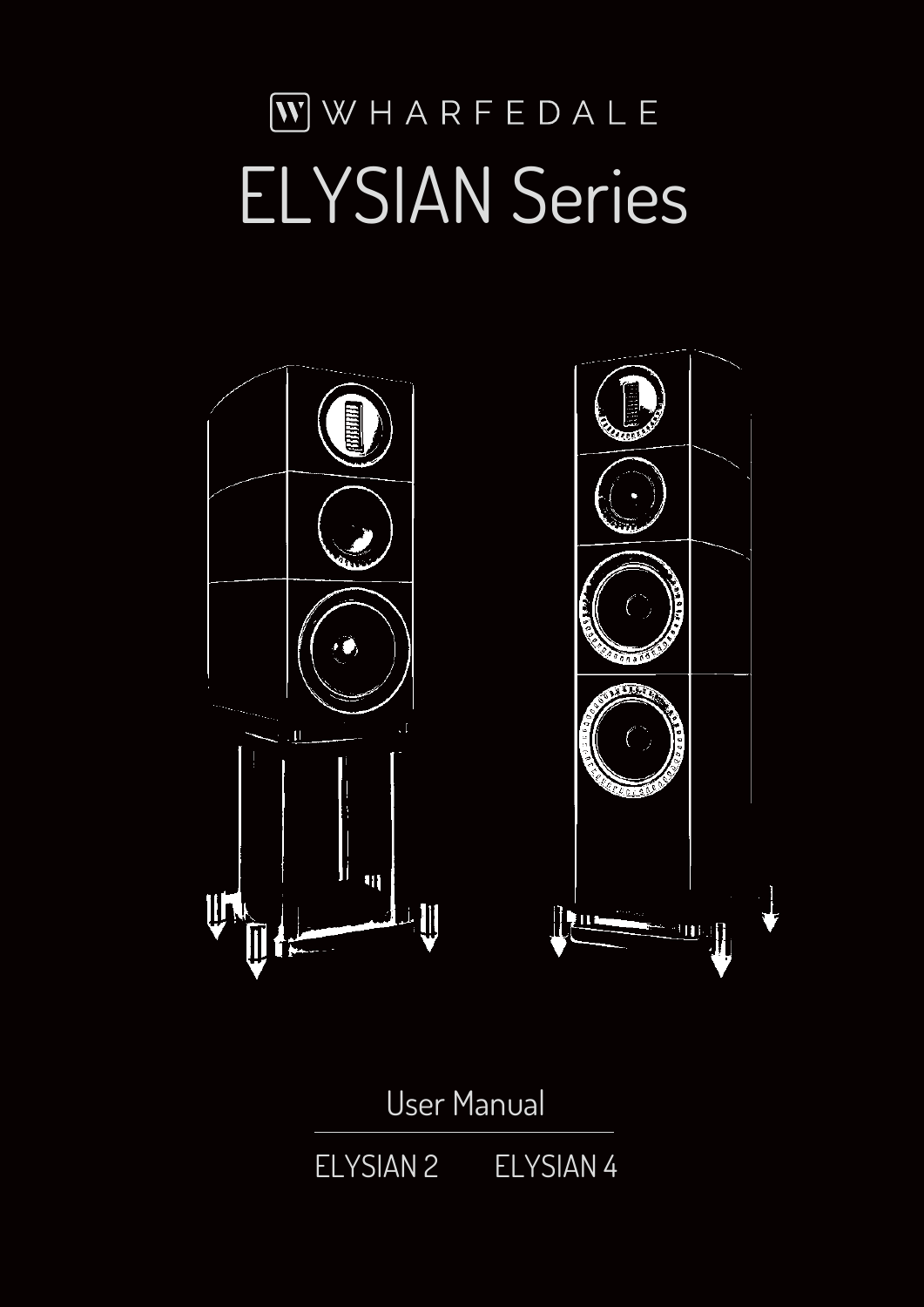## ELYSIAN Series

#### Revealing the Passion and Excitement of the Musical Performance

Founded in 1932, Wharfedale's founder, Gilbert Briggs, had one goal in mind – to bring music into the home by designing loudspeakers that conveyed the impact, thrill and emotion of performance in an entirely natural and realistic way.

Thus he created the first true hi-fi experience for connoisseurs of music in the home and continued to introduce technology that would enhance the listening experience – like the commercial crossover, foam surrounds and the slot port system.

Today Wharfedale engineers follow the same dictum, utilizing technology where it truly matters to develop loudspeakers that reveal the passion and excitement behind the musical performance.

With that end in mind Wharfedale is proud to introduce ELYSIAN, a no-holds-barred technological achievement that is devoted to involving you in the music in a thrilling and exciting way.

### $\bf W$  W H A R F E D A L E

#### BRITAIN'S MOST FAMOUS LOUDSPEAKERS



 $\blacktriangle$  Designed and engineered in the United Kingdom.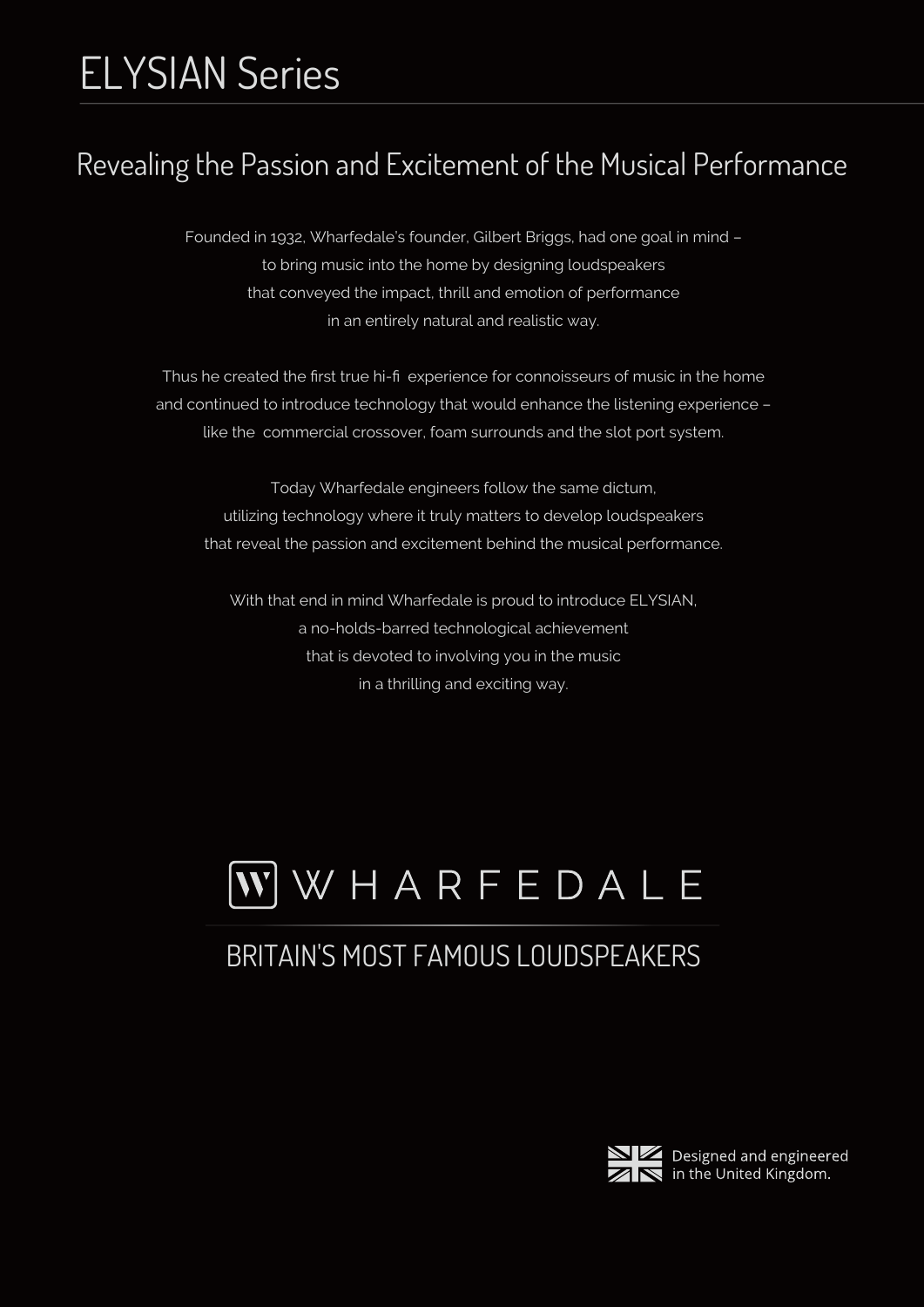#### Unpacking Your Loudspeakers

- Please read this manual as soon as you have opened the carton.
- Lift the loudspeaker carefully out of the packing. Do NOT try to lift the loudspeaker using the cloth bag.
- Unpack any accessories carefully.
- If there is any sign of damage or if the contents are incomplete, report this to your dealer as soon as possible.
- Retain the packing for future safe transport of the product. Dispose of the packing with respect to any recycling provisions in your area.

#### Positioning Stereo Loudspeakers

The distance between the speakers should be the same as between you and the speakers.



If you are sitting within 2m of the speakers, the distance between the speakers should be the same as between you and the speakers .

Otherwise site the speakers between 1.5 to 2 metres apart, clear of rear walls and room corners.

If the loudspeakers are placed too close to the walls the bass will increase but may be boomy and indistinct. If the loudspeakers are placed further away from the walls, the inward angle ("toe in") may be increased by up to 30%. As personal taste and room acoustics play a large role, experiment with different configurations and play a wide range of programme material before finalising the position of your speakers.

The optimum listening position is in an area between the speakers broadly known as the "sweet spot" . The more extreme the angle of toe-in the narrower the sweet spot. Wharfedale loudspeakers are designed to cover a wide sonic perspective so there should be no need for extreme settings. A mild angle inwards will cover a wide range of seating positions.

The grilles are provided to protect the loudspeaker drive units from accidental damage. For critical listening, please remove the grilles.

#### Standard Loudspeaker Wiring

Choose a suitable length of twin core speaker cable for each channel and prepare the ends. Unscrew each terminal a few turns. Connect the red, positive (+) terminal of the Left loudspeaker to the corresponding red, positive (+) amplifier terminal.

Connect the black, negative (-) terminals similarly. Tighten the terminal securely. Repeat this procedure for the Right Channel. If you are standard wiring make sure the terminal links are securely in place.